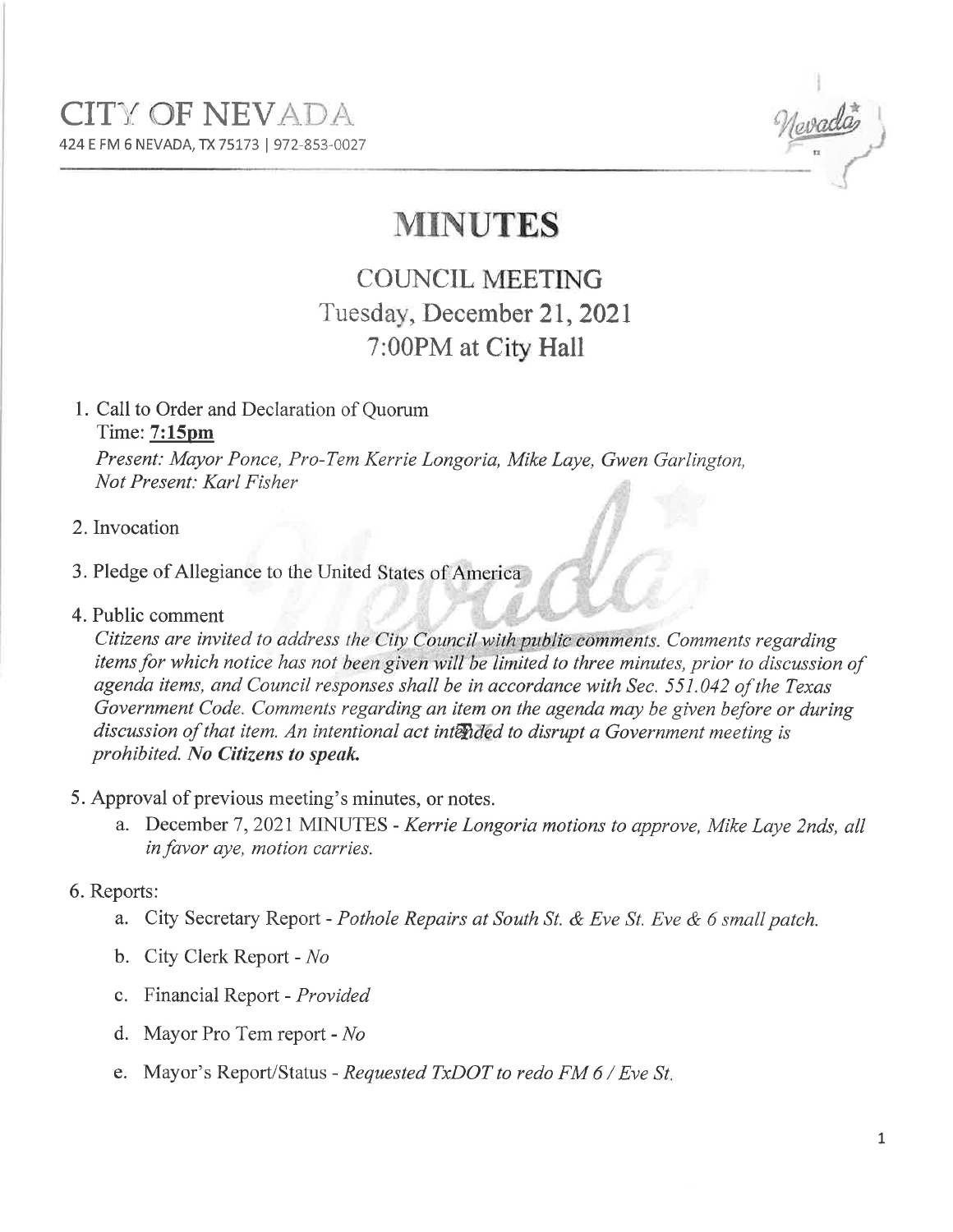#### 7. Business Session:

a. Discuss/Take Action: 202 FM 6 - Cleveland Project, inspection report from SafeBuilt.

#### Re: Inspection 202 FM 6

#### Dear Mayor Ponce,

I was directed by the city to perform an inspection of 202 FM 6. This old building built in the 1930's had work done without the required building permits. A commercial kitchen was built and a storage container was installed along the exterior of the building. The commercial kitchen has hand washing stations, three compartment sinks, coolers, commercial oven, and fryers. A type 1 kitchen hood has been installed above the grease producing oven and fryer. The hood has a fire suppression Ansul system. The shipping container has a pizza oven installed along the rear wall. I noted that the pizza oven does not appear to be part of a UL listed assembly. The building does not appear to have a grease interceptor. All sinks and floor drains from the kitchen and food prep areas are required to drain into a grease interceptor. I also noted while walking thru the building in areas where the ceiling tiles were removed open wire splices and electrical junction boxes in the above ceiling area. The tankless water heater needs an electrical outlet installed near the unit for power supply. Currently an extension cord is being used to supply power to the tankless water heater. The thresholds from the gym area into the kitchen and prep rooms is a hazard and needs to be addressed to meet the code required rise and run for steps. The restrooms do not meet accessible code requirements. The owner would like to have a restaurant where people order at the window and eat outdoors at tables. He mentioned that there would be no indoor dining. He would like to have a horseshoe throwing area and some other gaming stations. The concrete covered walkways noted some spalling ofthe concrete and exposed rebar. These areas would need to be addressed to prevent loose concrete from falling on patrons. Any additional covered areas for dining the cover system would need to be permitted and inspected. The framework and roofing material would need to be designed to withstand 115 mph winds.

#### TX

#### Summary:

The city issued a stop work order on  $10-16-2020$  and the building has been occupied without authorization or a certificate of occupancy since then. All this work was done without the required buildíng permit and inspections. The commercial kitchen sinks and equipment appear to be in general compliance with the city adopted building code. The walls are covered with RFP and the sinks drain by indirect waste to floor sinks with strainers. The type I hood system along with the Ansul system would need further inspection to ensure the duct is wrapped in the required 2-hour fire wrap and the Ansul system would need to be inspected and tested by a State licensed fire inspector. The natural gas system for the gas fired kitchen appliances would need to pass an air test of 15 psi for 30 minutes to ensure the integrity of the piping system. I noted that the egress corridors are equipped with emergency lighting hardwired with 90-minute battery backup. The ones I tested did not illuminate and this would need to be addressed.

The tankless water heater needs a dedicated outlet so that extension cords are not used for power for the unit. A grease trap would need to be installed to receive all the waste from the kitchen sink drain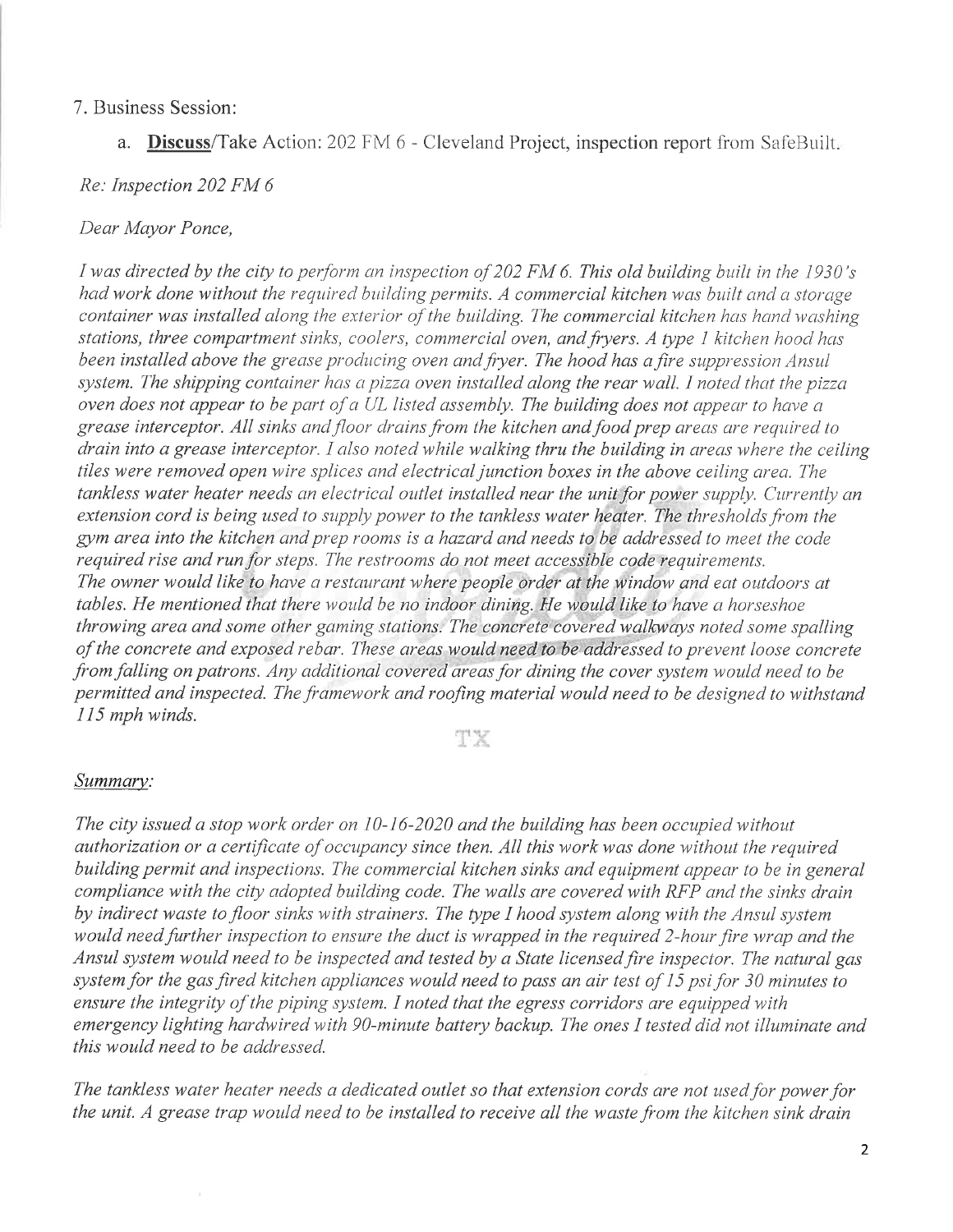and floor drains. The pizza oven would need further evaluation to ensure the oven is listed and was installed per the manufacturer specifications. The spalling loose concrete from the covered walkways would need to be repaired to prevent injury. Panic hardware would need to be installed on all egress doors. A site plan showing all exterior covered dining areas and game stations would also need to be submitted for review. The improvements appear to be in general compliance with the city adopted building codes.

The two-story building is around  $8,000$  sf and per City Ordinance 903.2.11.9 shall be equipped with an automatic sprinkler system. City ordinance requires buildings 6,000sf or greater be equipped with the automatic sprinkler system. The city has the authority to waive this requirement if they so desire.

### Conclusion:

The city has the authority to waive the automatic fire sprinkler requirement. The owner did state that there would be no indoor dining and that would greatly limit the risk to any patrons of the business but would be difficult to enforce. The parking is also an issue the parking lot is flex base gravel and does not have enough space to accommodate the required parking based off business type and occupant load. Designated handicapped parking would also be required. The Certificate of Occupancy could have the stipulatìon that there is no indoor dining allowed.

 $\cdot$  Installation of grease interceptor 2012 IPC 1003.3.1 Grease Interceptors shall be installed to receive the grease laden waste from commercial kitchens food preparation rooms.

. Full inspection of hood and Ansul System Type I Hood shall comply with 2012 IMC section 507.2.1 for commercial kitchen hoods. All grease producing gas fire appliance shall be located directly under the hood system. The hood should have an exhaust fan that automatically activates when the cooking appliances are in use. The Ansul system should comply with NFPA70 requirements. The Hood system would require a light test to ensure integrity of the welds and a two- hour fire wrap should be installed.

 $\cdot$  Natural gas system air test 2012 IPC test system with minimum 3 psi for a duration of 30 minutes.

' Address open wire splices and inspect junction boxes in ceiling Electrical must meet the requirements of the 2011 NEC.

 $\cdot$  Outlet for tankless water heater an outlet must be installed within 3' of the tankless water heater so the unit can be plugged into a wall electrical outlet. Extension cords are not allowed.

 $\cdot$  Full inspection of pizza oven pizza oven installation instruction manual would need to be provided to ensure the oven is installed per the manufacturer specifications.

 $\cdot$  Address concrete covered walkways so patrons are not hit by falling concrete.

 $\cdot$  ADA compliant restrooms Restroom's must meet the accessibility standards established in the 2021 IBC section I107.6.1.1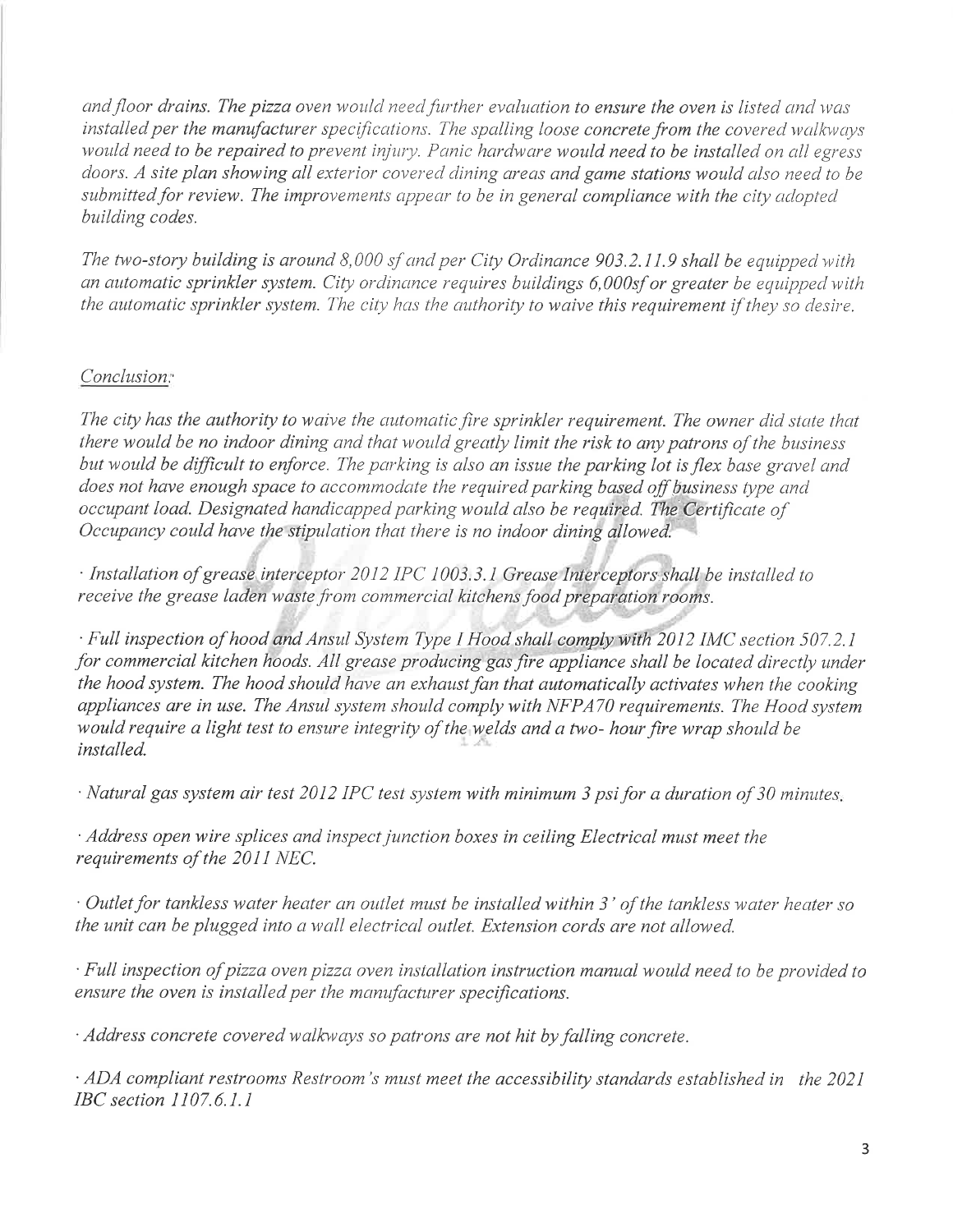$\cdot$  Address threshold from gym area into kitchen and prep rooms. The thresholds could be formed up and sloped so they would not be a trip hazard. Until these items are addressed, this building should not be occupied, and the kitchen should not be utilized. Once these items are addressed, the City could consider issuing a certificate of occupancy  $(CO)$  with stipulations:

- \* NO indoor dining. ONLY outdoor clining.
- Remainder of building (excluding kitchen) is not to be occupied until approved by the city. This would require submitting plans for the city to review and approve, requesting necessary permits, and inspections as required by SAFE built during construction. A site plan showing the layout of the outdoor dining area. Plans would need to be submitted for the canopy that would be installed over the dining area.

SAFE built will be available to meet with the city and the applicant to establish a timeline for the correction of these deficiencies. I believe we could help resolve the issues and get the project moving in the right direction.

Sincerely, Lee Swain Combination Inspector **SAFEbuilt** No action taken

> b. Discuss: Upcoming May Election 2022. Survey of upcoming election with Place/Term was filled out and sent to Collin County

> > ГX

- x Mayor: 2-year full term
- x Place I: 2-year full term
- x Place 2: 2-year full term
- \* Place 5: If not filled before election, remaining 1-year term
- c. Discuss/Take Action: Council Place 5, replacement procedure/process. Go over candidates' application to appointment. A vote during the Executive session will be required.
- d. Discuss/Take Action: Lexington Heights street sign standards. No action taken. Attorney Jim Shepherd will create an ordinance for new street signs. Chris Donnan is to provide Lexington with street sign regulations.
- e. Discuss/Take Action:  $Tx$ DOT FM 6 realignment update. Mike Laye motions to accept first option  $E$ , or leave on FM 6, Kerrie Longoria 2nds, all in favor aye, motion carries.